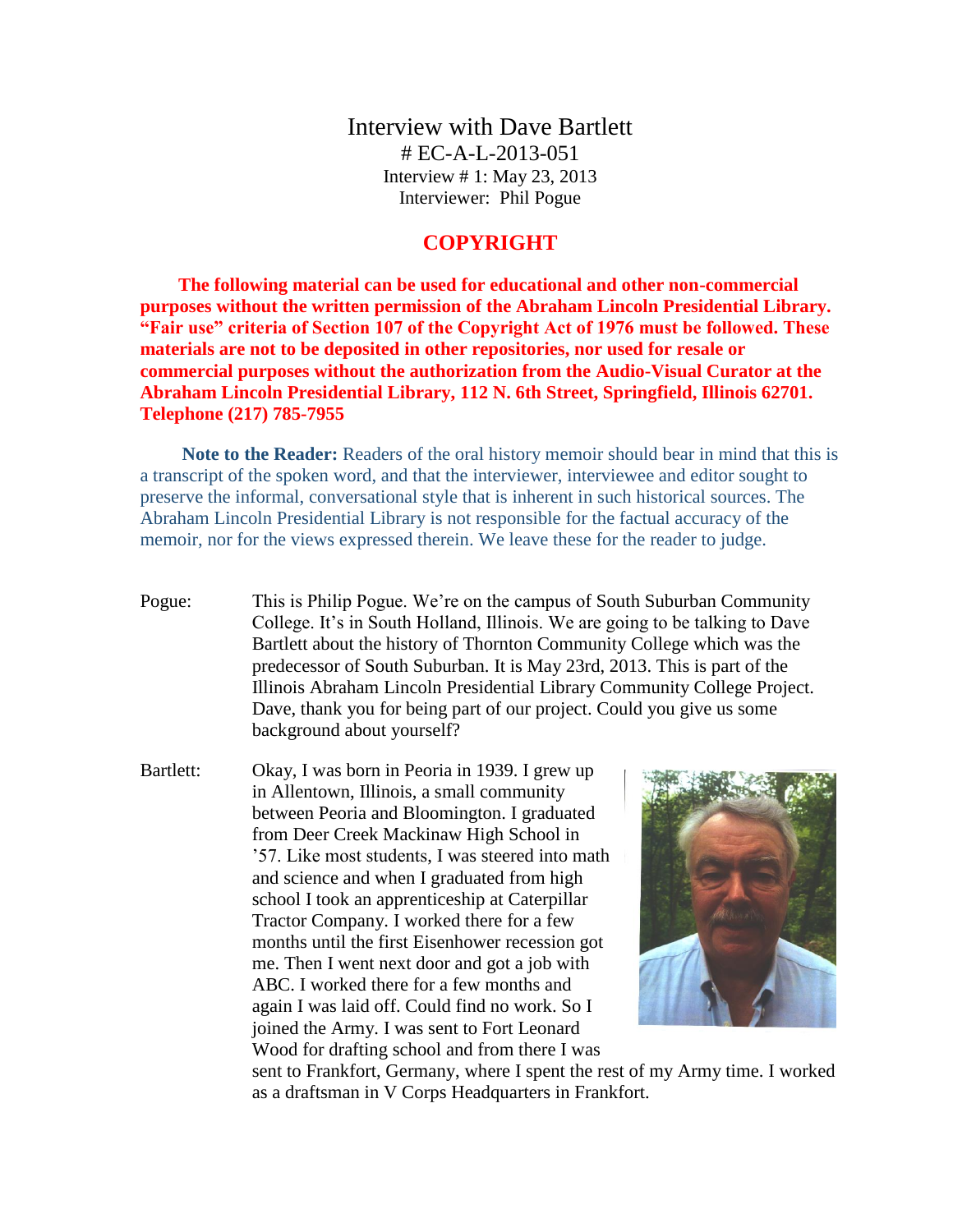$\overline{a}$ 

While I was in the service, I took some college classes, especially in history and political science. The main reason I took the classes was to get out of guard duty. I surprised myself by getting an A in political science and so I felt maybe I could survive in college. When I got out of the Army, we were in the middle of the second Eisenhower recession. Again there's no work. Caterpillar had promised me a job after my service time, but they were already laid off past the four year seniority that I had accumulated. So I decided to go to college.

I went to Illinois State. There I came under the influence of Helen Cavanaugh who was an excellent historian. She was the closest thing to a drill sergeant that I've ever seen in education but she was demanding. She took me under her wing and I gained my historical background. I graduated in '64 and took a job at Washington High School teaching high school and went to school summers and nights and finished up my Master's degree.

Another influential person I had was E. A. Lichty who was Mr. Community College and who is instrumental in the master plan of '65. He taught me about "democracy's college" and how this was a place that I should go. Again, his name on my resume helped me get my job at Thornton Junior College. I signed on in '67 at Thornton Junior College and I've been here ever since. Retired in 2001, and I've been teaching courses until last summer and working on the Historical Walls Project.

While at South Suburban, I continued my education. In the early days they used to give teachers money for going to school in the summer. I had a grant to go to Roosevelt University where I studied under the famous sociologist St. Clair Drake in a program called The African American Experience where we were exposed to history, music, culture, and politics of the African American in the United States.

The next summer I was sent to Washington, D.C. to American University where we were in a program called The Urban Experience. Basically, we went to class in the morning and then visited different congressmen or senators or news media or community institutions in the D.C. area. That was during the period of [the war in] Vietnam and so if we wanted our dose of tear gas, all we had to do was go down to the Mall and experience that on weekends. $<sup>1</sup>$ </sup>

<sup>&</sup>lt;sup>1</sup> During the Vietnam war there were many demonstrations opposing it. The police often had to use tear gas to disperse crowds when they became too unruly. [Ed.]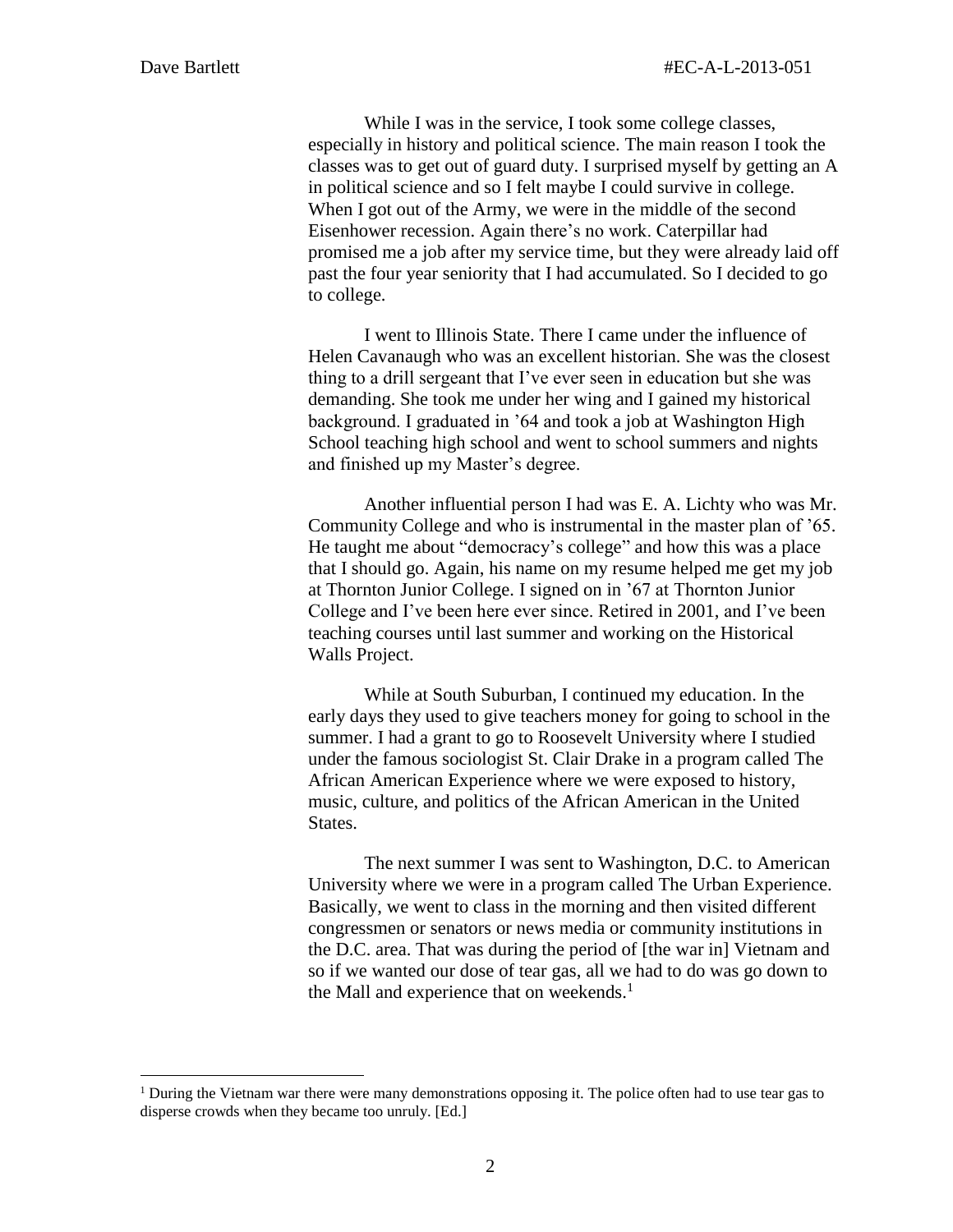I took classes also in the early years at Purdue Calumet. Again they were excellent in history. Eventually when Illinois State started their VA [Veterans Administration] program, I started taking classes there. I loved taking classes but I never got around to writing a dissertation, so I did everything but the dissertation.

Probably the most important thing that ever happened to my career at South Suburban was Doctor Fonte in about 1991. A conversation we had led to his creation of a liaison. He called it a Cultural or History Liaison where I was to get involved and make contact with all the historical societies in the area and also maybe the state historical society, and basically be his liaison to the groups. You know he felt that he needed to focus on the business community but he was also interested in history and the culture of the community and he wanted me to be his liaison. Also out of that came our Historical Walls Project where we dedicated a historical wall to every community in the college district. Our first one was Harvey in '92. We were a year late in getting to their centennial, but again, that was our first wall. Then we basically did about a wall a year since then. So we have a wall dedicated to every community in the college district and I think that is what makes South Suburban rather unique.

- Pogue: And tied to that question on the historic wall, when you have it for each district, what is included in there?
- Bartlett: Everything we can find. We like to find horses. If the community goes back that far, we like to have pictures of horses. Pictures of early cars, motorcycles. One of my favorite ones is a motorcycle policeman in Dixmoor who was patrolling Sibley Boulevard when it was a dirt road and pursuing people on his motorcycle. We have pictures of politicians. One thing I like to do is show the connection between the college and the community. So whenever possible, I include people who were students at the college, sometimes using their college yearbook photograph on the wall. We have ads, political ads, and memorabilia. We try to get a city seal or something. In some cases the community doesn't have a city seal so we had a contest where the art students created a seal for them which was then approved by the village. I like to focus on policemen and firemen who have died in the line of duty. So our walls are sometimes a memorial to those who have fallen. Military. We have a member of East Hazel Crest American Legion Post and so for the East Hazel Crest wall we have a whole collage of veterans from East Hazel Crest. Probably the outstanding feature of East Hazel Crest Wall is the completeness of our memorial to veterans.

Pogue: You also talked about E.A. Lichty…

- Bartlett: E. A. right, Lichty.
- Pogue: About "democratic college." What was he talking about?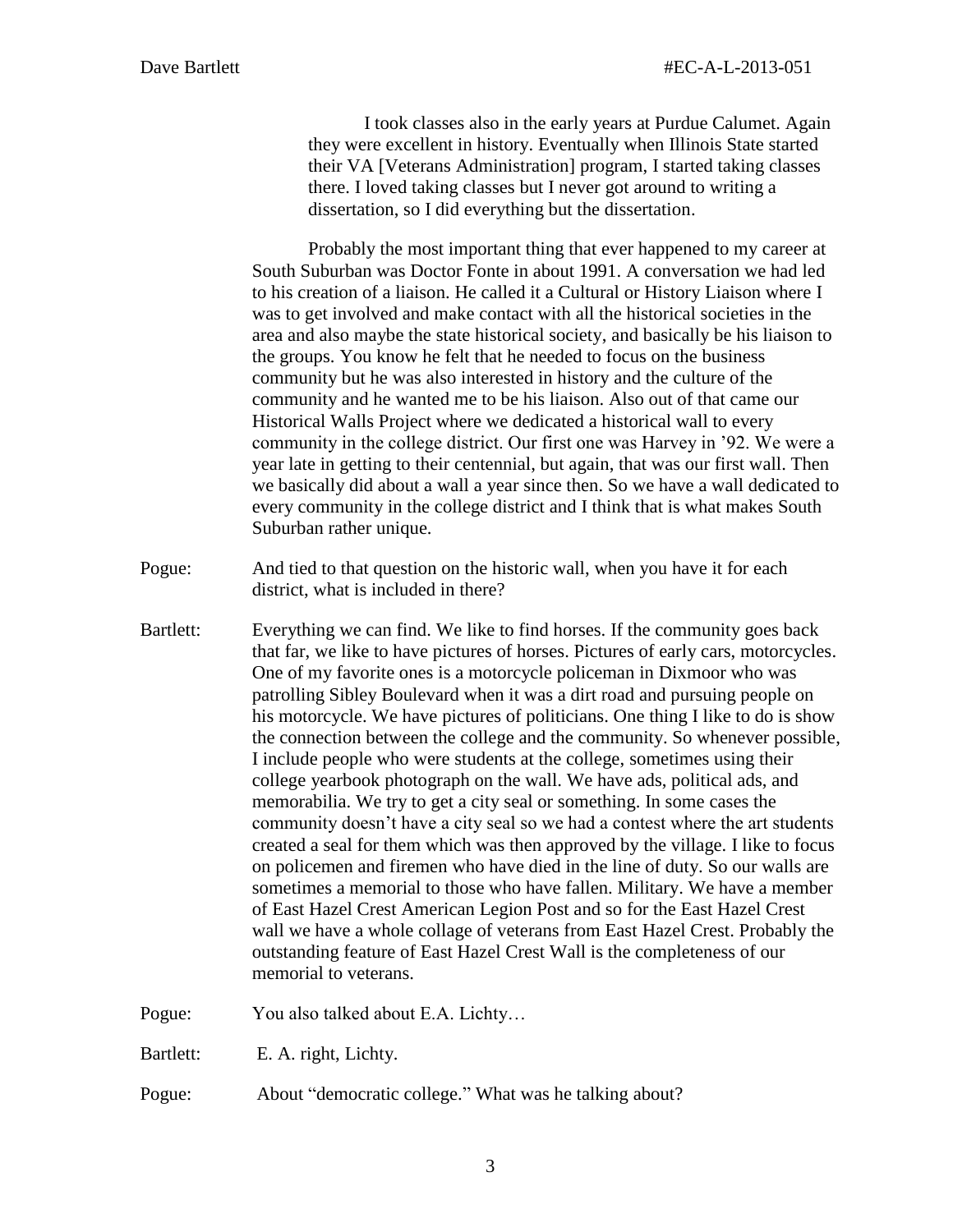Bartlett: That community college is a place where students can get a second chance. So a lot of us weren't that great of students in high school. We thought more about girls than academics. Some people could not get into a regular college but as they mature, they realize the importance of education, and the community college is a place where you can go. So E. A. Lichty's classes taught me about the nature of the community college student. The average age was going to be higher. They'd be more mature and at the same time you're going to have the typical college student fresh out of high school. So you have to deal with a rather diverse student body. But the basic message that Lichty had was, this was a place where students could get a second chance. They might have flunked out before, but the community college would take them in and with their maturity they could go on to achieve.

> One of the programs that the college had years ago…Bob Marshall was a counselor and eventually became head of the counselling department. Then he was even president of the college for a period of time. He developed a returning adults program where he brought in students, adults who had not finished their high school degrees. Got their GEDs and got them started in college. Again some of my best students were those returning adults. People who were happy for a second chance and the fact that the community college was a place where they could get that chance. They couldn't get it at the U of I [University of Illinois] or any other college, but at a community college they could get a second chance.

Pogue: Well as far as South Suburban, how did it come about, because you had Thornton Junior College start in 1927?

Bartlett: Correct. Again the first community college in the country was of course Joliet in 1901. So you had a movement out of the University of Chicago led by President Harper who felt that the high schools, the better high schools, could handle the job of teaching undergraduates, especially the first two years. They would leave that basic education to the high schools in a fifth and a sixth year and then students could transfer to places like the University of Chicago and pursue their major. Again the movement developed slowly. Chicago I believe was the first one to develop, but in 1927 Thornton was the second one. Superintendent McVey was instrumental in convincing the public that our students should be given this local opportunity for education. Again Thornton High School was the leading high school in the area in the '20s and it was just natural then that a community or a junior college would develop out of that.

Pogue: As far as the major events for Thornton, what were they?

Bartlett: Well, we had a history of labor conflict. So when I came in '67, I was a member of the IEA [Illinois Education Association]. I tried to get our faculty to join the IEA and they basically thought that was for high school people. We had a big happy family here and there was no reason for any type of outside organization. They felt their faculty senate was perfectly capable of handling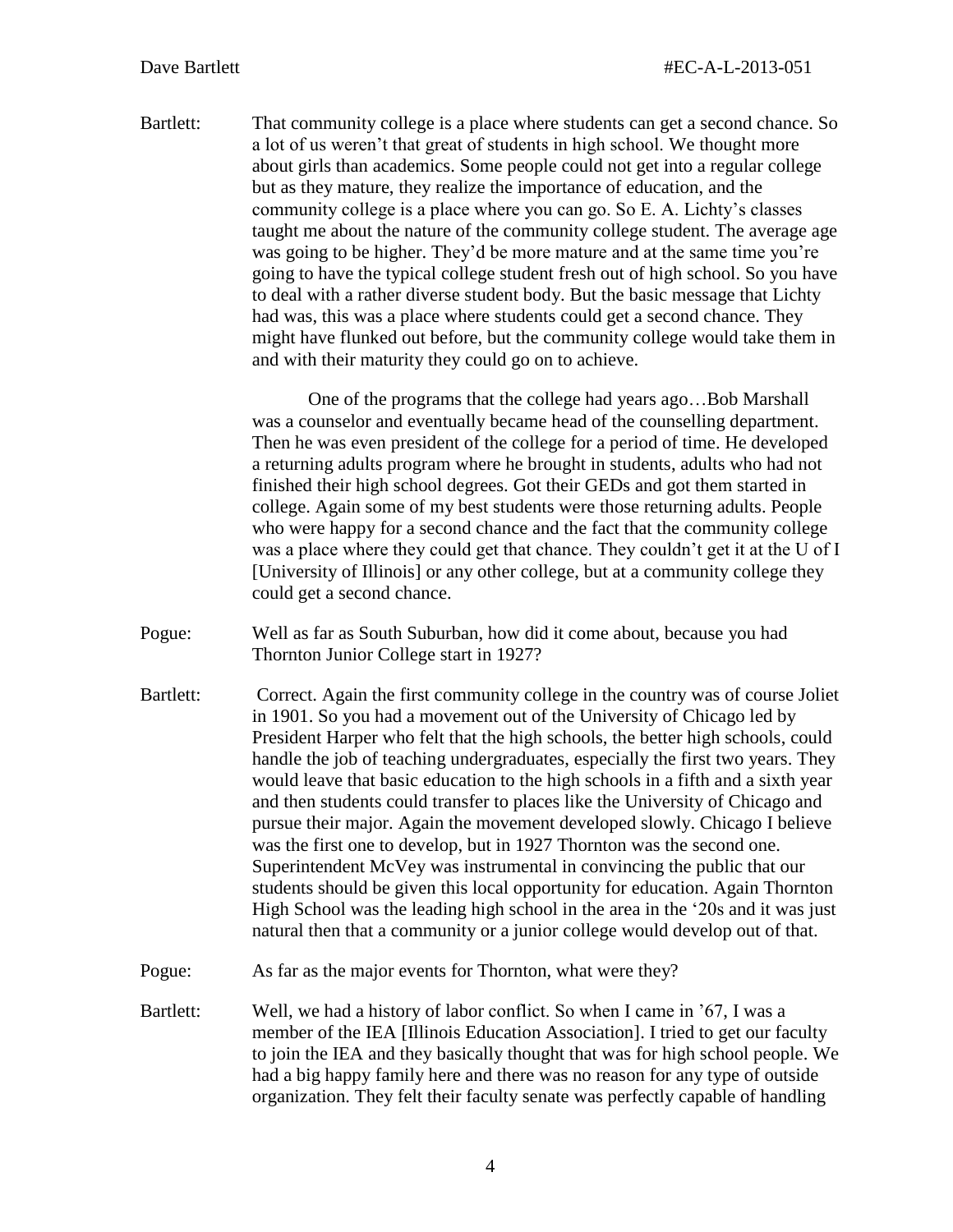things. And so then we had President Dalby come in. President Dalby is really the founder of our union. He came in with a military background and decided that he really didn't need faculty input. We'd been basically a liberal arts type college where the faculty ran everything and the administration just took care of the details. A lot of faculty did not like this loss of power and so it was the senior faculty then who dashed out and joined the most militant organization they could find. If the Teamsters had been organizing college teachers, they would have joined the Teamsters. But the AFL-CIO was the one they picked up.

The AFL-CIO was Local 1600 and was busy in Chicago. They were confronting the administration there and so our faculty then decided that this was the group to stand up to President Dalby. As a result, we soon had a strike. In that strike the basic result was that the president was fired. He wasn't fired immediately. He was allowed to serve out his term, but the direction of the school was put into Byron Keyes's hands.

President Dalby was sent to the empty shell of the new campus which was being built in South Holland to direct the construction. We had four strikes in ten years, the last one lasting six and half weeks made community college history. Again that fourth strike… No one wins in a strike. You just lose less. Again the result was the president was released. Since then we've had labor peace. President Fonte came in and we had a different board of directors. Eventually Frank Zuccarelli became board chair. Frank I first met in our first strike in '75 when the Vets' Club came out and supported the faculty. Again, between Zuccarelli and Fonte, they basically operated on respect for the faculty. They were hard negotiators. I was on the negotiating team a number of times, but they were fair. We always knew that we were being treated with respect and fairness and that we were being compensated to the ability of the district. Since then there's been labor peace Again, I think it's due to the more enlightened administration and the better direction from the board.

Pogue: As far as the tuition, how did that work for the college?

Bartlett: Well, originally it was free. I think after ten years or so it was free for students in district. One thing about Thornton Junior College, it attracted students from the entire area. When you go back into the old yearbooks, you'll see many communities, including communities that are now in other college districts, especially Chicago Heights. A lot of students were coming from that area in the early years, and from Blue Island, and even from Chicago even though Chicago had a system. And we were getting southern Illinois. So eventually they started modest tuition increases and eventually it rose over the years. With the master plan of '65, the state was to provide a third of the cost, the taxpayers a third, and the student tuition would be a third. Over the years the states has reneged upon their part. We have had difficulty in passing referendum. In fact, after the original referendum established the college, we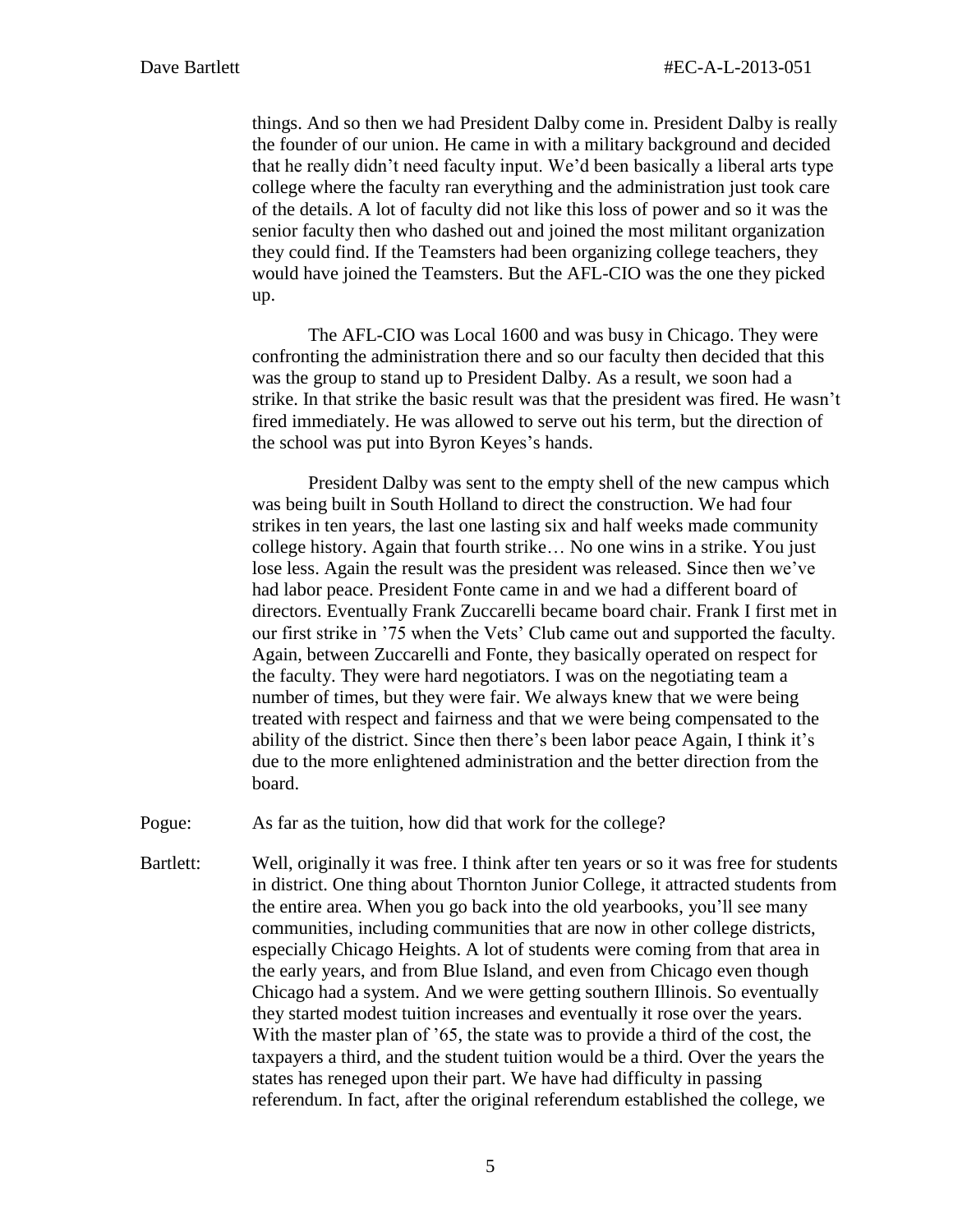$\overline{a}$ 

were not able to pass a referendum. And so the tuition has had to increase to cover that fact.

Pogue: Now you started at the college when it was at Thornton.

Bartlett: Correct, right. We were in the high school.

- Pogue: Physically was that handled where you had nine through fourteen grades?
- Bartlett: Yes. Physically we were separated from the high school. During the Second World War they built some temporary buildings. One was a Quonset hut<sup>2</sup> and the other sort of like a barracks building called Annex B and Annex C. Then they brought in some mobile units. So we were north of the high school but the library was in the third floor of the high school and the faculty lounge and our mail room was on the third floor. There were a few classrooms on the third floor but most of us were north of the building in the Quonset huts or the temporary buildings.
- Pogue: Were there any conflicts by having high school and college students together?
- Bartlett: The main conflict in the early years was racial. Every spring the first good day of spring the black and white students would decide they couldn't get along. They would start the fight which would spill out onto Broadway in front of the school. The police would be called and then the black and white students who'd been fighting with each other would unite against the police. The police would chase them north into the college area and again the college students would sometimes get agitated. So that caused us some problems. But after two straight years of Spring riots, the college decided to prematurely move to South Holland. It'd already acquired the land and they decided to build temporary buildings along State Street and west of State Street along Route 6. So they had twenty-one wooden barracks-type buildings where we moved, I believe, in 1971. '70 or '71. Then the main building was being built and I was one of the first faculty members to move into the new building.
- Pogue: How did the various wars impact the community college?
- Bartlett: Well, during the Second World War a lot of the men were drafted or busy working overtime in the local industry. So the population was heavily female, and some programs were diminished during that period. They did start an aviation program that developed during that time period. The Vietnam War I'm most familiar with. Basically we were getting a lot of returning veterans. There was an active anti-war movement on campus. They often met in Harlan Park just north of the college and had rallies there. They were peaceful rallies,

 $2$  Quonset huts were ubiquitous in WWII as temporary shelters for many uses. A cross section of one is a half circle, a metal roof with wide corrugation, quickly available and easily erected. Many continued to be useful long after the war. At the time of this interview, there is one on South Chatham Road; it was originally part of the original Springfield, IL. Airport. It has served many businesses since then*. [Ed.]*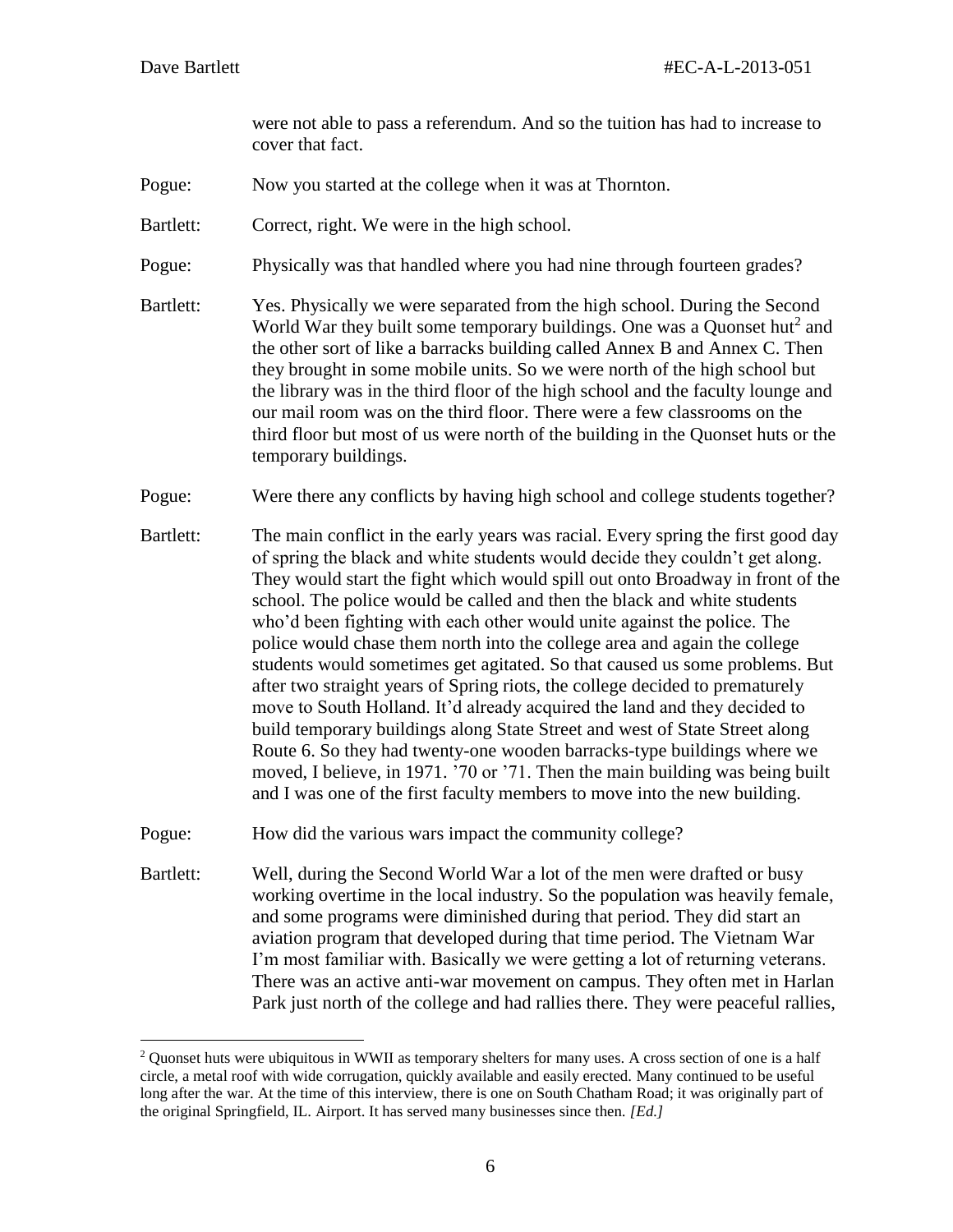but again, the war was on their minds. Of course, the students that had not been in the service yet, male students, were very good students because they were afraid that if they didn't keep their grades up, they would be drafted.

- Pogue: The Community College Act of '65 that you talked about earlier, how did it impact Thornton?
- Bartlett: Well, it led to the division of the college from the high school. So before that time the college and the high school were controlled by the same board. The superintendent was also the president of the college. President Logsdon then reacted to the law by seeing that this was implemented. Then since his loyalties were divided, he didn't know whether to go with the college or the high school. So he retired to Florida where he was then teaching at a university in Florida. But it was his wisdom to see that the college be much better off separated from the high school. Again, the master plan gave financial inducements for colleges to separate and become independent.
- Pogue: The issue of sports: How did that involve Thornton and then Suburban?
- Bartlett: Well starting with the early days I believe they had basketball and when I came, there was a rather active golf program and a very active P.E. [Physical Education] program. We still have very good basketball teams, both male and female, that do quite well. Football has been abolished and over the years they've tried to introduce soccer periodically. But probably what hurt the most was the deemphasizing of P.E. For some reason they decided that P.E. was not really necessary and so some of the P.E. coaches were then reassigned, teaching academic subjects. No one was laid off or fired but definitely the emphasis upon physical activity was reduced. Again, you know physical activity and education is important. At one time under Martha Wetzel we had the largest weight training program for women in the country. Martha Wetzel developed that program basically at the request of the nursing department. That nurses found that they were suffering injuries as a result of having to lift heavy patients. Martha's role then was to teach these students how to lift properly so that they wouldn't ruin their backs in trying to help a patient. She was one of the characters of the college. She was a person that the administration was afraid of. She ran her P.E. classes with discipline, but she gave the students what they needed to protect their backs and their longevity as nurses, basically open to all women.

In '77 I had a motorcycle accident and my leg was broken in three places. Martha Wetzel came to the hospital and showed me how to use my cast as a weight so my leg would not atrophy. Then when I came back to work, as soon as I was able she insisted that I come over and work out with one of her classes. I did. I got my leg back by working out in the women's weight training class. Again Martha was one of the pearls of this institution. She claimed the reason I didn't limp was because I'd taken her weight training advice.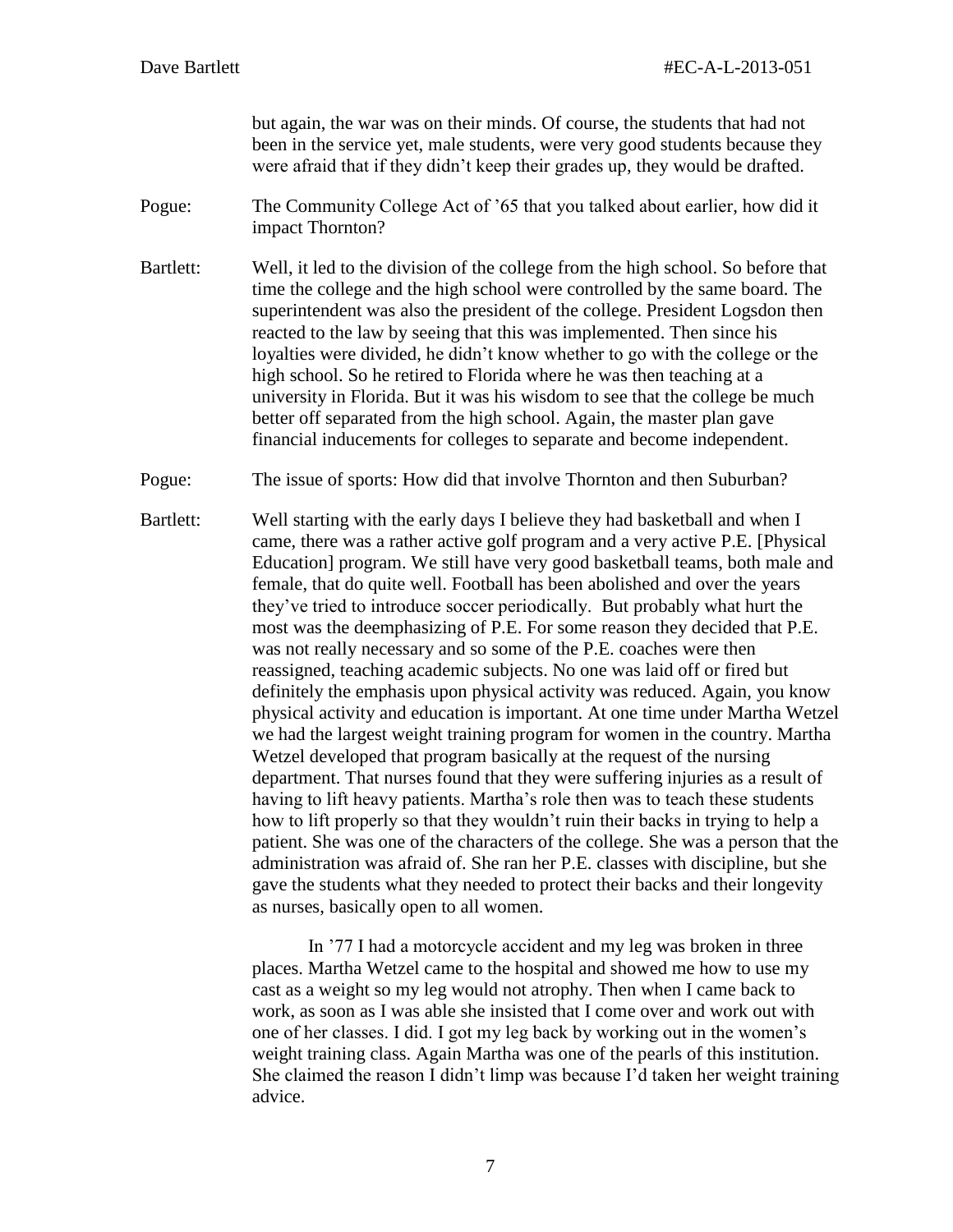- Pogue: Going to this transition from the original campus at Thornton High School to South Holland, was there any controversy moving it from one community to another?
- Bartlett: Not that I know of. As I said, from my perspective the main reason was to avoid the problems they were having in Harvey being that close to the high school where the high school students being less mature were more inclined to enjoy a riot. Again, we had already purchased the property. The plans were in process for building the new building. We just moved prematurely earlier than was anticipated to avoid the problems at the high school.
- Pogue: And then from the time that the move was made in 1971, '72 to '88, was this still named Thornton Community or Junior College?
- Bartlett: Well, originally when I started, it was Thornton Junior College. Then I believe, (I'm not sure of the dates now but they're in the records here) we changed from Thornton Junior College to Community College. Then later on under President Dalby, he decided that because we were being confused with Thornton High School and Thornton South and all these other schools that we should have our own name. He suggested South Suburban College. The board agreed with him and approved it. Earlier than that President Dalby had suggested changing the name. He was suggesting Bremton since Bremen Township had joined Thornton Township. He thought Bremton would have been a classy liberal arts sounding name for this college. Of course he did not survive the strike of '75 and so that idea was dead. When President Fonte suggested changing the name, I reminded him that the last President who tried to change the name was no longer with us.
- Pogue: How many square miles would be in South Suburban then?
- Bartlett: Pat has prepared that figure for me but I...
- Pogue: Well let me jump and ask this question. What school districts now make up South Suburban?
- Bartlett: Well 205 was the basis and then they added the Bremen and the Thornton Sectional System. Thornton and Bremen Townships are the basis for the college now.
- Pogue: And as far as enrollment goes, how has that changed over the years?
- Bartlett: Well starting small to growing to what we have now, about 16,000 full-time enrollment. So it's increased over the years.
- Pogue: As far as this particular site goes, what buildings make up this campus?
- Bartlett: Well we have the main campus now which is on State Street. The original design had a gym going out toward State Street with a swimming pool. As the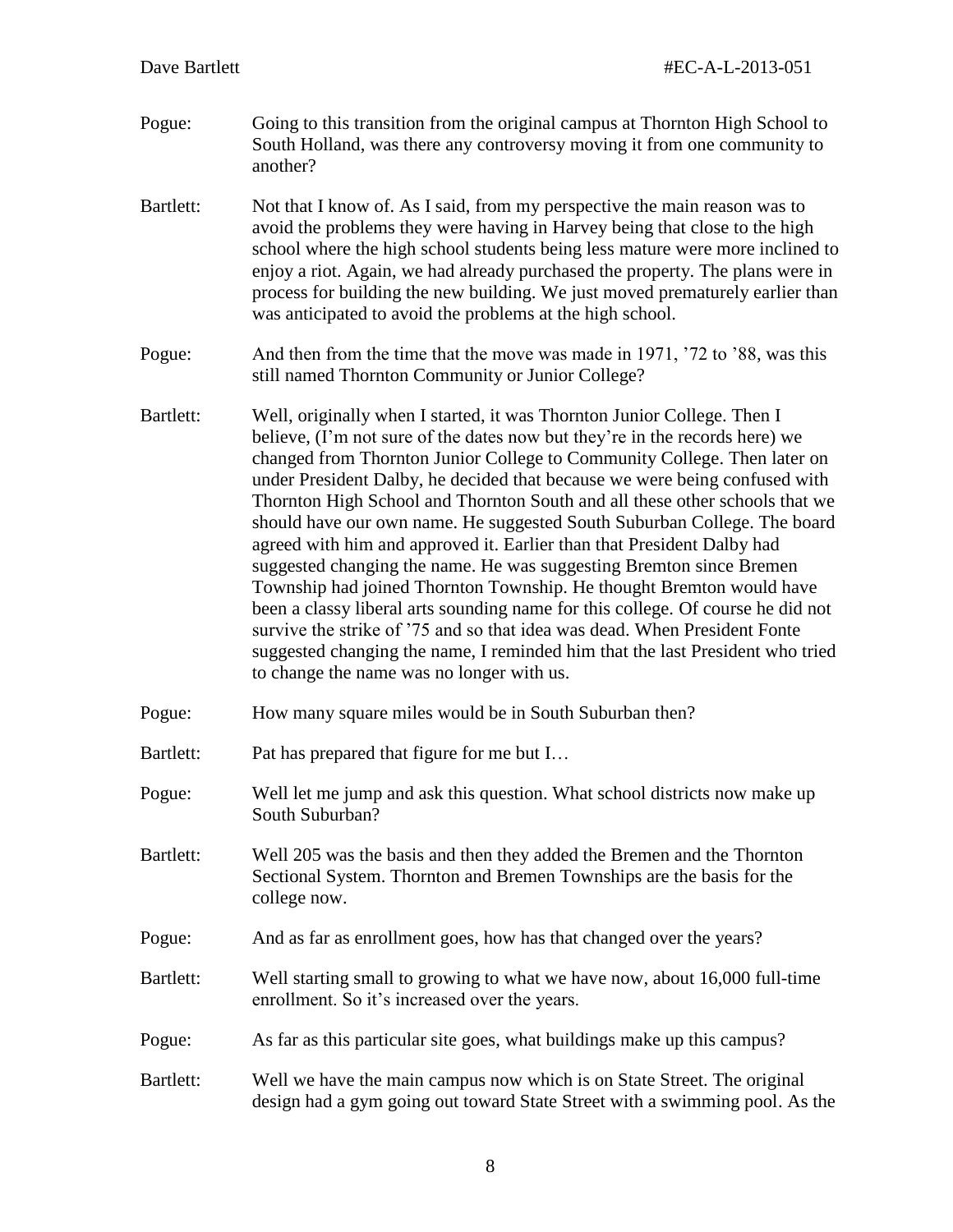main building was completed, some people thought perhaps it's a little extravagant having a swimming pool for a community college. We could use the high school swimming pool if we needed to. Also, I think in the original plan there was a plan for a racquetball court. Some people thought that was just going to be a country club for the faculty and so that part of the building was never completed. Instead they built a separate building a few hundred yards away from the college which is a gym. It doesn't match the style of the original building but it serves its purpose. Also, under President Fonte, was developed a western campus which opened in '92. It's right along I-57. It's called UCC College I think. I forget the exact name. But anyway, University and College Center. They rent out space to many of the other colleges. So a student can come and get their first two years here with us and then their last two years they can be taking courses from Loyola and DePaul and other schools. Also of course, being a two year college, our emphasis is in preparing students to transfer.

Pogue: What type of programs are available currently at the college?

Bartlett: Okay, there's a lot of different ones: court reporting, medical assistant, medical records, associate degree in nursing, occupational therapy, paralegal, pharmacy technician, substance abuse. There are many programs. With the arrangements we have, when a student wants a program that we don't have, they can go to neighboring colleges if they have the program and take the program and pay them just the same tuition that they would pay at South Suburban. And again students from other schools can come here, take our programs.

Pogue: As far as the demographic now of the college, could you describe that?

- Bartlett: Well it's changed over the years. Now I believe it's maybe fifty-seven percent black, twenty five percent white, seven percent Latino. The college ratio composition has changed. What hasn't changed is the nature of the student. We've always attracted students who were a first generation college student, primarily from working class families. Again, that hasn't changed. Probably as the area has declined economically, we have more students who are suffering from poverty and are in need of financial aid. Again, we have a very active South Suburban College Foundation which raises money for providing scholarships for these students. I have great admiration for what the foundation has been doing to help our students who do need the help.
- Pogue: When you started, you talked about the tuition being free and now with the state funding for community colleges being really slashed, that leaves only the property tax and the tuition. You indicated that the referendums are difficult to pass. That leaves you tuition.

Bartlett: That's right.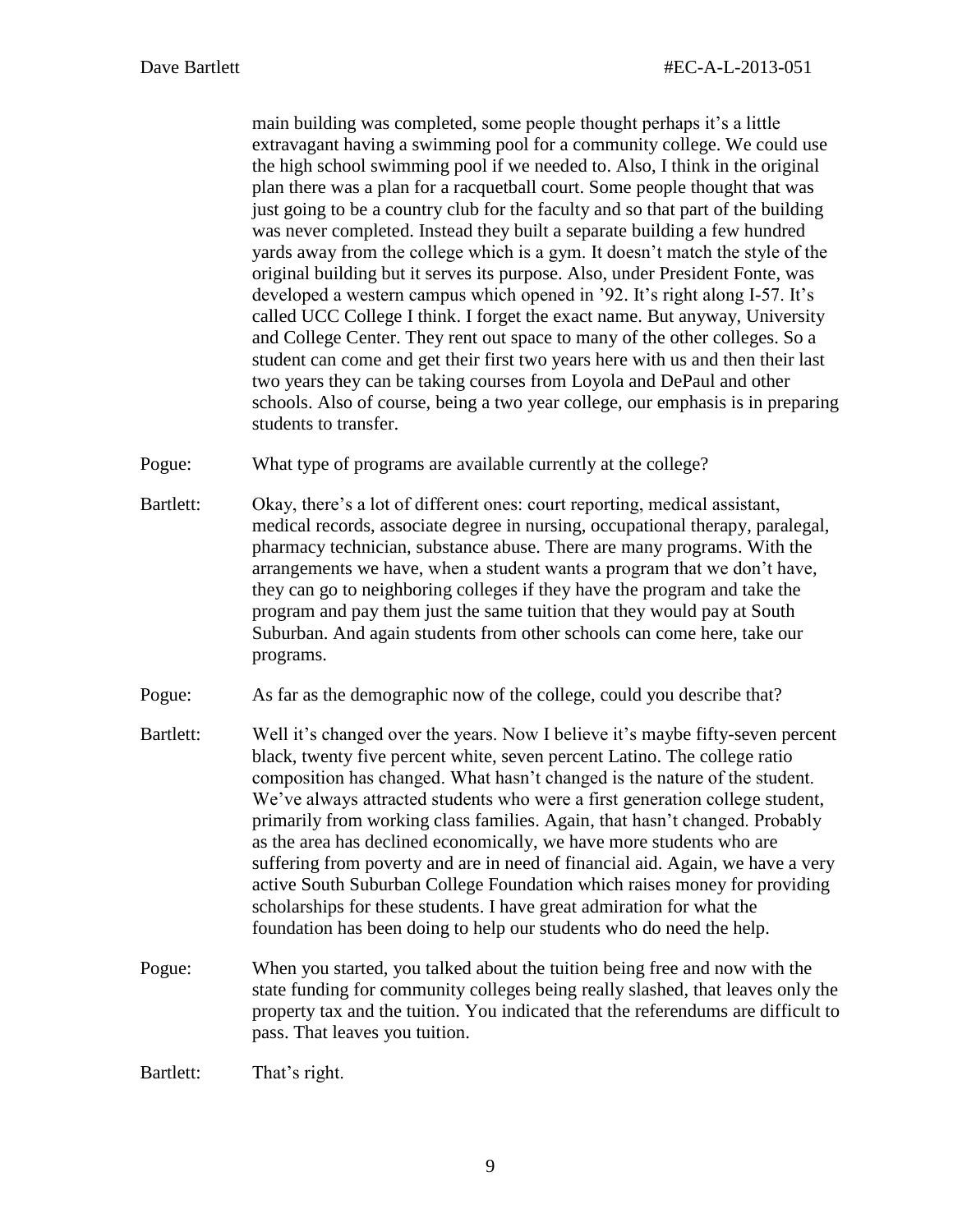- Pogue: Then you talked about the fact that a lot of students are coming with economic challenges themselves. The state also has really hit the MAP [Monetary Award Program] funding with a major decline. So how are the students able to finance their tuition?
- Bartlett: Again, like many community colleges, most of our students work. Some are working on campus. There's always been an effort to place them. UPS [United Parcel Service] comes here to recruit and so there are a lot of community businesses that hire our students part time.
- Pogue: As to the community needs from the college, what are they?
- Bartlett: One thing they need is of course a low-cost place for their students to go. Again, the college has been able to fulfill that function. The average age is twenty-nine and many of them cannot go off to a university or college out of the area. So again they can get their first two years here. Then Governors State is close by and they can do the last two years at Governors State. Governors State is now even offering some masters programs and some doctorate programs. South Suburban has been a feeder for our older students. Again, Governors State is the place to go. For some of the younger students then they may go off to Illinois State U or Northern [Illinois] or Western [Illinois] or Southern [Illinois] or to private schools. So we've had students who have gone on to the University of Chicago and Harvard. I think the college does provide that.

Also it works with local businesses, trying to come up with programs that are going to help the businesses. One of the things that was set up by the Master Plan was that it did not necessarily have to be a liberal arts education. It could be more directed toward getting a job and an occupation. I know some of the older faculty members back in the '60s were quite upset with that switch from a liberal arts emphasis—which the college had been up until the sixties—to this technical training. But definitely, the technical training meets the needs of our local businesses.

- Pogue: As to state and federal laws that are impacting the community college here, what are a few that are significant?
- Bartlett: The most significant ones are the ones that deal with money. That's always the case. But the Civil Rights Legislation. The college has never had a problem with that. They've been a place where blacks and Hispanics and Asians… At one time we were attracting a large group of—I guess they'd be called Arab—but they were coming out of Chicago and they found that South Suburban was a more compatible place for them than the city colleges of Chicago. I don't know what the reason was, but we did have a large Middle Eastern group here at one time during the '70s.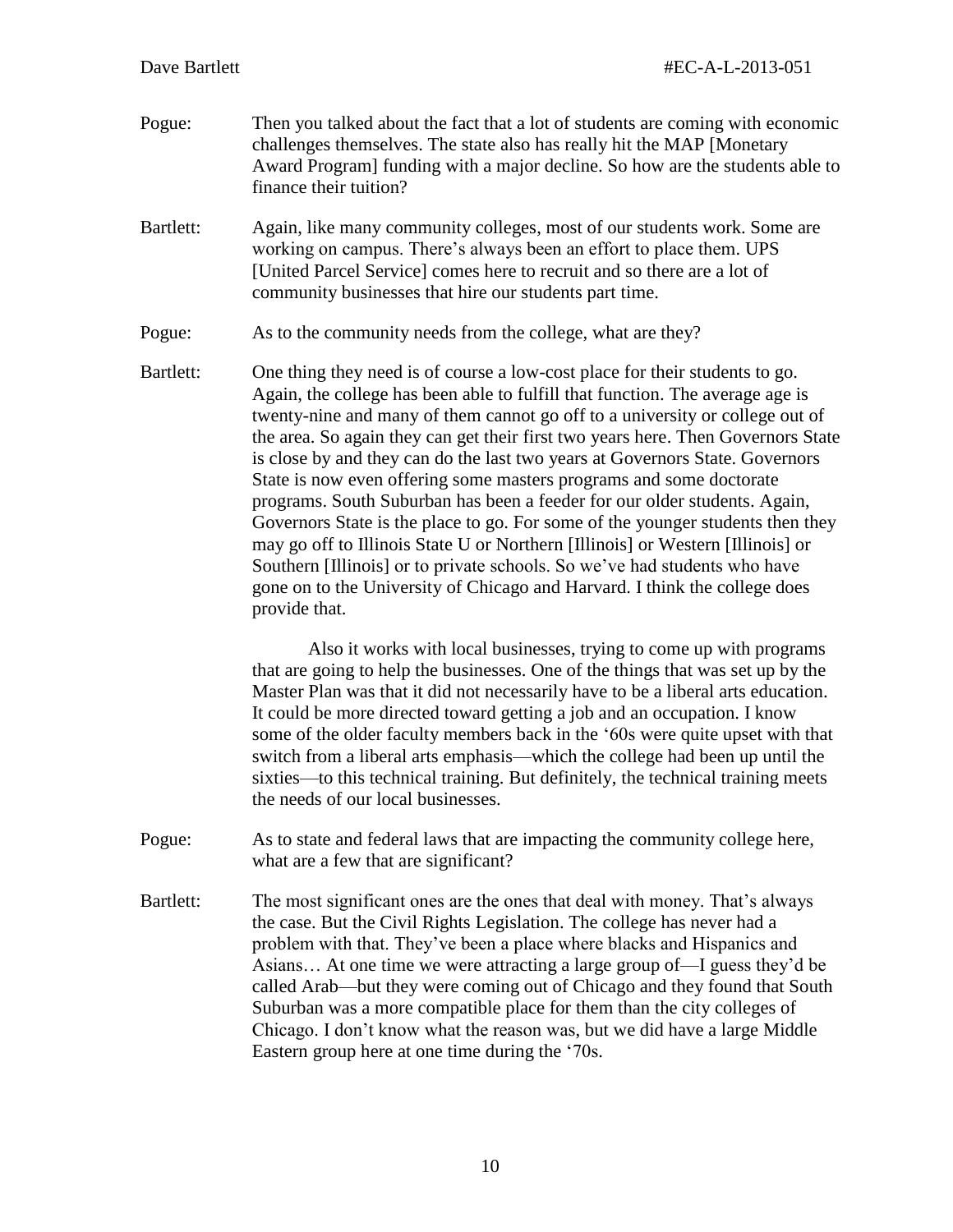- Pogue: Now that South Suburban is an independent community college (not part of the high school), how does it work with partnering with the high schools that are in this district?
- Bartlett: Well, we still encourage the high schools to send us their students. In some cases we have students coming here; they're still in high school but they're allowed to come here and take courses from the college. For a high school junior they're given a free class or something to take, you know. Often they come in the summertime. Take a class free from the college to get them sort of thinking of coming to South Suburban.
- Pogue: The issues, or the biggest challenges right now for South Suburban. What would they be?
- Bartlett: Again, it's money. (laughs) It's always money. The declining state funding and just meeting the needs of a changing economy. A declining locally. So the college has done remarkably well considering the obstacles that we've faced. Again, we've had a board that has been frugal. At the same time funding: many programs are expensive—that's always a problem—that certain fields require a lot of money for the number of students that are served. But again, this is an administrative problem that the administration has to deal with: how to get the maximum amount of good out of a limited budget.
- Pogue: As we talk to community colleges, sometimes they offer programs because of unique industry in their area. For example, a community college district may house a lot of prisons, so they're working with even inmates as well as training for work in the prison system. Others may have a certain type of industry like a General Tire or some other kind of company. Does that have an impact here at South Suburban?
- Bartlett: Not that I know especially. We have had a good relationship with a lot of the business community. If you notice in the atrium, that fountain there goes back to the Thornton Quarry Material Services. President Fonte was very good at getting businesses to show their support of their college. What he did with Material Services was, he asked them for a fountain which is in that atrium. That atrium used to be an open air atrium and he put a roof over it and had quarry stone in a very attractive fountain. That stone goes back four hundred million years. The Thornton Quarry is just a couple miles south of us as it crosses I-80; I-80 bisects that quarry.

I was just down there at the bottom of that quarry just this week. The waste disposal, or what do you call it? Water reclamation. There's a deep tunnel. We visited the deep tunnel in Chicago on 130th Street and then came out to the Thornton Quarry. Went down into the bottom of the quarry and we could see the tunnels that they are preparing. So eventually the flood waters from the southern part of the city [Chicago] and the south suburbs will flow into the Thornton Quarry. Rather than releasing the water into the lake as we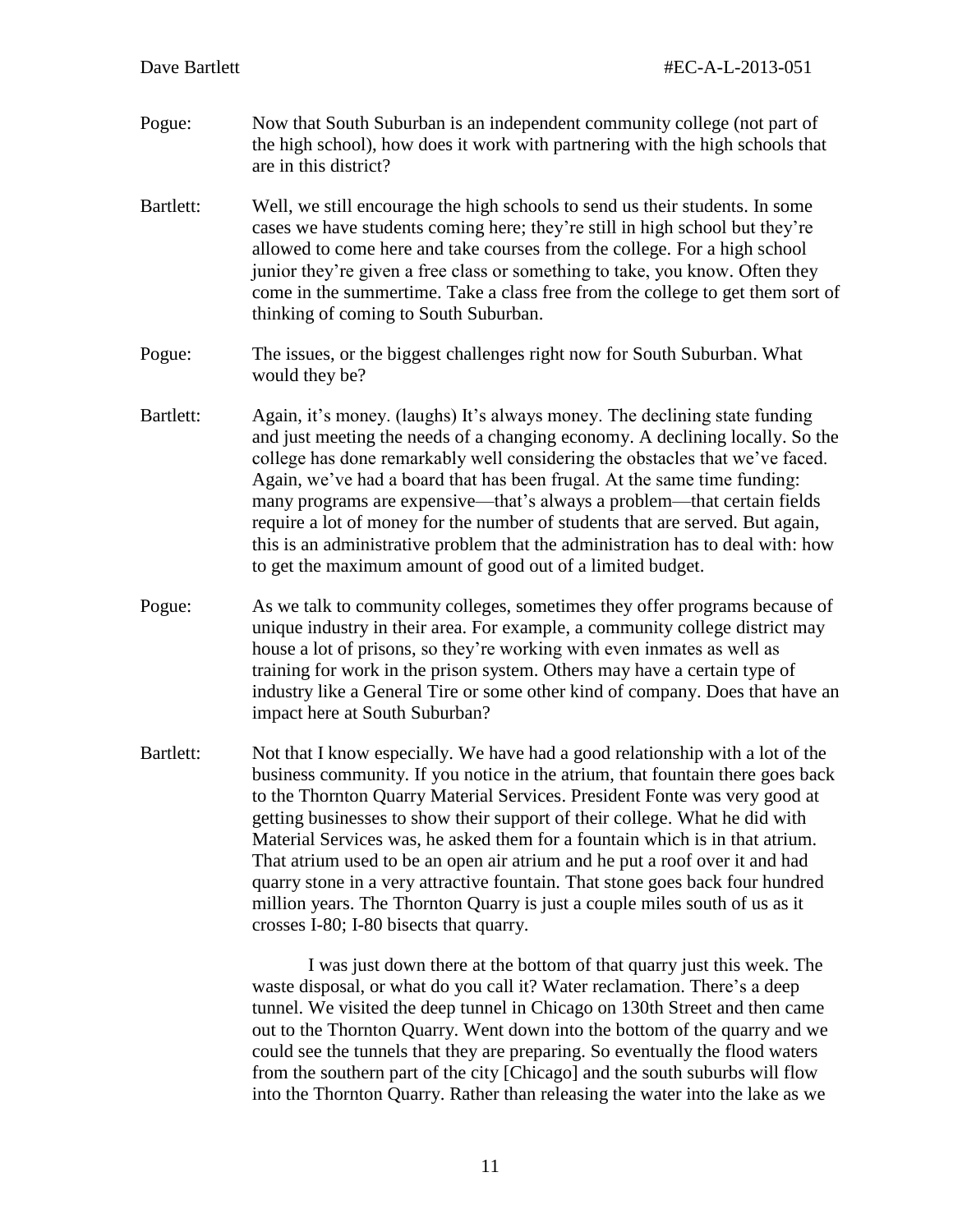do now when you have a terrible storm, the water will be sent into the quarry and then it will be processed as time goes by. But rather than coming up in the basements, it's going to end up in the quarry. That is scheduled to be completed in 2015. In fact, there's a shaft right out in front of the college that goes down into that deep tunnel. That was constructed a number of years ago.

Pogue: As we kind of conclude our interview, what is the mission of South Suburban?

- Bartlett: Basically to provide an education for students beyond high school, whether it be a liberal arts approach or a more technical job-oriented approach. I think the college has done a great job of taking students from where they are and again trying to get them to their goals, whether it is to get a job or to go on to a university. Some of our best students are the students who are in their twenties and thirties, who have maybe flunked out of school or decided not to go to school, have families now, and they come back. Especially, I notice it with the nurses. The nurses don't have many electives to take but sometimes they would take a history class. They would be the best student because they are in a rigorous program where they have to pass their state board. They're used to working hard and so they don't treat history any differently from a nursing course. They come in and they work to the maximum of their capacity. I think the college has always done a very good job. The figures that I've seen is that when our students transfer to another school, their grade point average does not drop. In some cases they are better than the native students at that junior year. They've always tried to prepare the student to go on to a four year college or a more technical approach.
- Pogue: Our last question ties with you personally. You were influenced at Illinois State on this idea of a democratic kind of college and being motivated with some people you felt were mentors to you. What has been your experience then, working so many years at both Thornton and now South Suburban?
- Bartlett: I've had a good career. Good students. A good and bad administration. We ran out the bad. Just kept the good. Very good board. I found, you know, what Lichty said was correct, that this was "democracy's college." This is the place where you can make a difference. I taught in high school. In many ways I enjoyed teaching high school better than college because in college the students were too serious. High school, they were trying to make you laugh and keep you from teaching. Your biggest problem was keeping a straight face. In the college, one of my early years I found the students too serious and that they were there to learn and not to be entertained. But overall I'm very thankful for the basis that Doctor Cavanaugh gave me and that Doctor Lichty gave me. Their names on my credentials got me in here because they were known by our college. They gave me my foot in the door and I stayed ever since.
- Pogue: Well the last question then ties to this theme. Where do you think South Suburban will be in the next decade?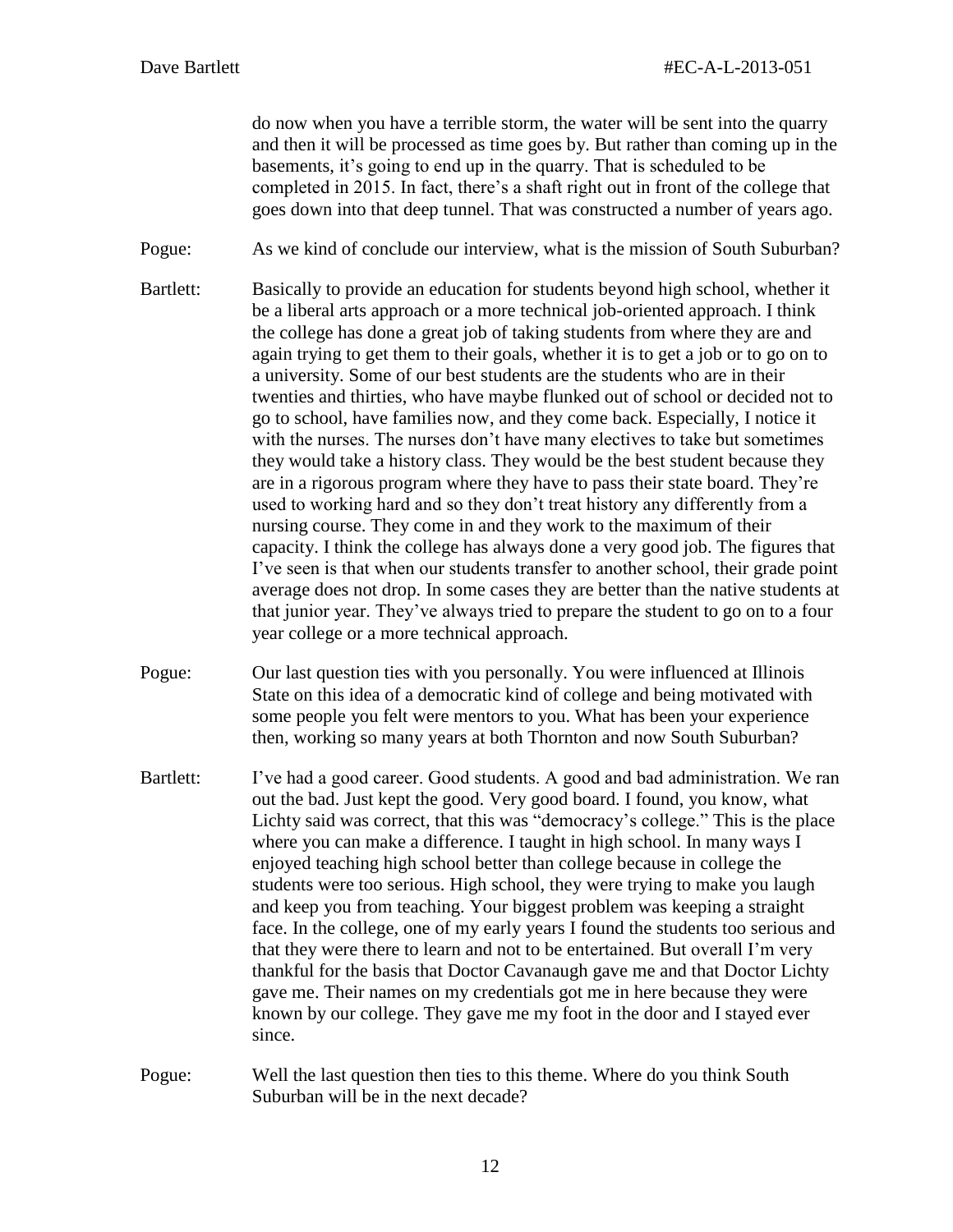Bartlett: I think it'll continue the way it's going. I know Don Manning, the present president, is struggling with maintaining standards at a time when some students are not prepared for college. You've always had this remedial. The reading program is focused on making sure the students are able to read and comprehend. I see a continuation of this. I know that they're struggling with the nursing program right now and they're addressing it. Again, the health field to me is sort of an unending place and again, our students need to be given what they need to survive in that changing environment. The problem is that some of these areas are so expensive to run.

> Sometimes those of us in the liberal arts felt we were being short changed in resources because the money seemed to be going to the more expensive programs. We still couldn't get MAPS when we needed MAPS. The expensive programs had all the high tech stuff. The college is going to survive, again, with the attitude of the board of respecting the faculty and giving the faculty freedom to do what they see is professionally… You know, give them a free hand professionally and things worked out.

> I've been happy with the way the college has treated me and especially with my role as historical liaison. Then that evolved into what they call the College Historian. I'll show you around the walls. Again, that's one of my achievements. That's expensive. President Fonte when he started, said, "We'll do one a semester." So we did one which was fairly cheap because we didn't know what we were doing, you know; we had a lot of the stuff already. So the second one, Tinley Park, was where we did it the right way. We started matting and framing. After Tinley Park, he said to me, "You've got to slow down. I can't afford it. This is coming out of the president's budget." The Wall Project comes out of the president's budget. Some presidents haven't liked that, but President Fonte believed in history and showing your connection to the community. Under President Marshall he had me put it through the board so that the next generation of presidents would be bound by the board decision to support these walls. I found that it was very good because it wasn't just what I was teaching in the classroom.

One of the first things I would do in the class was find out where the students were from. Then as we went through history, especially later American History, I could point out things in their communities that are still there or they may have heard of. But I try to relate it to each community by focusing on the students. Of course, then the students would bring me information on their communities and their families which I could then, in some cases, incorporate into the walls. I used the walls as a teaching tool. When we got to a community, I could point out to them that such and such a thing was on there.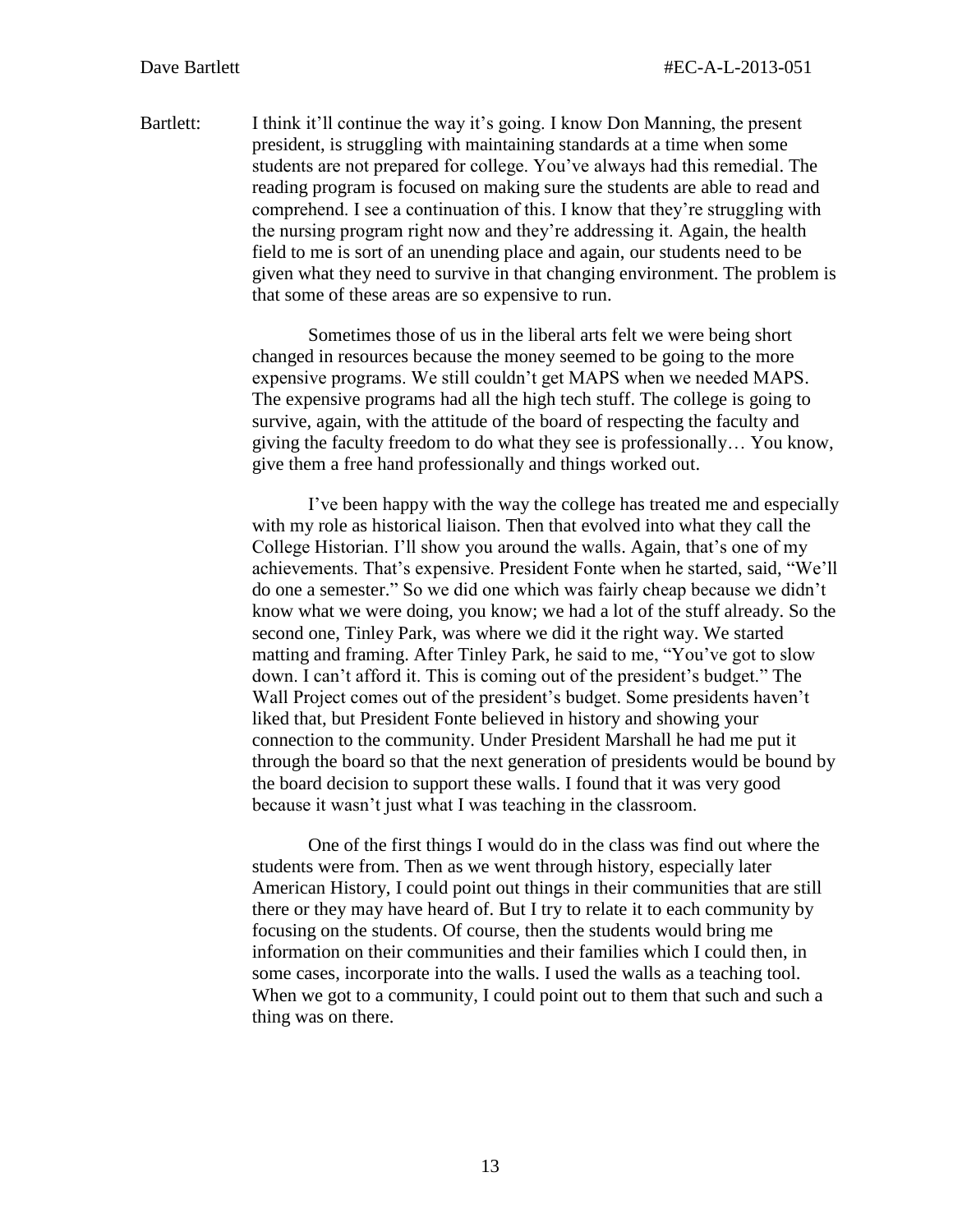During the depression,<sup>3</sup> there's a lot of evidence of the depression still here. If you go into the village of Thornton, the concrete posts for naming the streets are still there. In the Forest Reserve there's remnants of the old CCC [Civilian Conservation Corps] Camp which was later a prisoner of war camp and after that a Girl Scout Camp. The students would often bring me pictures and things of their history. I just find that the administration… Again, President Fonte is one of the characters here I think really shaped the college. His idea was, you have a new building and it's rather barren and we need to have places where it's more identifiable. So these historical walls would also be landmarks for getting around the college.

Another person that we haven't mentioned is Cleland Cofer, "Ma" Cofer. When you go down to the student center, "Ma" Cofer's picture is there. "Ma" Cofer was here for maybe nine or ten years. She was probably the poorest paid person on the staff and probably the most influential. "Ma" Cofer was a little black woman who was maybe five feet tall, but she ran the student center with an iron fist. The students wouldn't talk back to her. They'd say, "Yes, Ma." I'd go over to the student center before class and I'd say, "Ma, it's time for my history class." She'd go over to the pinochle table and my students would be there. She'd take the deck of cards. She says, "Get to class." (laughs) They would go. She had a tremendous… She was sort of the symbol of the college, you know. This was her home. You take care of the student center like your home. It's not to be abused. And so when they messed it up, she'd lock the doors and they cleaned it up. Which would happen sometimes, when they would get too excited or celebrating something or other; they would make a mess and "Ma" would make them clean it up.

When she died—she died prematurely—then the students wanted to do something. I think Frank Zuccarelli might have been student president at the time. I'm not sure what his position was, but they went to the board and they said, "We would like the student center named for 'Ma' Cofer." The board says, "No. We have a policy. You have to be nationally known to have any part of the building named for you, like Al **Kindig**<sup>4</sup> or someone like that." Frank Zuccarelli says, "Well 'Ma' Cofer knew every student here. Our students are all over the country. Therefore 'Ma' Cofer is nationally known." The board then authorized a portrait that was painted for her. The student center is still named after her. There were many characters here but she was one of the key ones. She helped the faculty by getting the students in the right frame of mind, you know. They were here to study not to play pinochle. She was just good for the college. Like I said, she was the poorest paid person here, but she was the most influential. Even the president called her "Ma".

 $\overline{a}$ 

<sup>&</sup>lt;sup>3</sup> Probably referring to the "Great Depression" which followed the severe crash of the stock market in late 1929, lasting through most of the 1930's up to WWII.

<sup>4</sup> Music Educator, Performing Arts Center